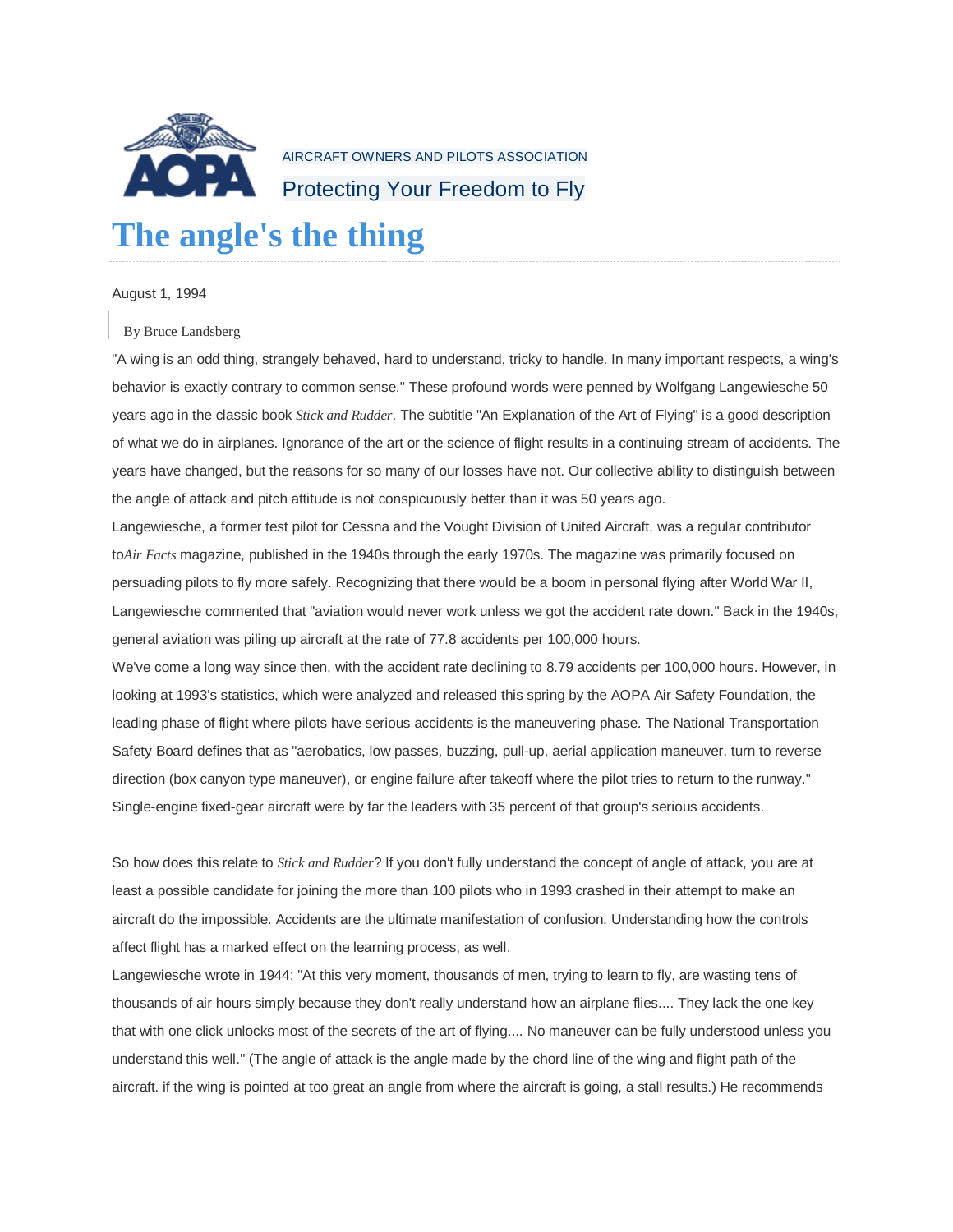that we forget Bernoulli's theorem, which may serve to confuse more than illuminate those few facts that a pilot really needs to know.

In speaking with Langewiesche, as he was approaching his eighty-seventh birthday in April of this year, I was struck by the simplicity and humility of his explanations. When asked how he would interpret the critical facts about angle of attack and aircraft control to a student pilot, he replied, "I would not be a very good flight instructor because I would try to say too much. The student would be overloaded with too much theory." For those of us engaged in flight instruction, perhaps a few well-chosen words will do far more good than a running commentary.

Judging by the record, as instructors, we're not doing a good job of explaining angle of attack and how to avoid being overcome by a gust of gravity. Note that the longest chapter in Langewiesche's book, some 40 pages, is devoted to the nuances of turning flight. Pilots have the wrong idea about the rudder and about angle of attack in turns. In the accident scenarios, this fact comes up repeatedly.

The principles of turning flight also apply to pull-outs from dives, which Langewiesche describes as nothing more than an upward turn. "Everything that is true of the turn, of the curving of the flight path sideways, is also true of the pullout from the dive, the flare-out from the glide, the pull-up into a loop...it is simply a turn of zero bank." Langewiesche enlivens this theory in a practical illustration called "Diving on Girls' Houses," which was a popular pastime in the 1940s and unfortunately continues to this day. This chapter also contains a very clear picture that explains that the radius of a vertical turn quadruples as the airspeed doubles. This is equally true in the horizontal plane; it's just that the consequences aren't as severe. The description is equally graphic on the failure of the airframe or the ensuing high-speed stall as the pilot realizes too late that he is going to overshoot the vertical turn and strike the ground.

One topic that is guaranteed to start an argument is the function of the flight controls and his claim that the elevator controls airspeed, throttle controls climb and descent, bank angle controls the turn, and rudder controls the lateral balance. If the student understood these relationships, he would have an easier time. There are strongly held opinions on both sides, and I asked Langewiesche what he thought about the controversy. A sensible answer followed. "We might disagree on the precise words, but if we flew side by side, we would both be doing essentially the same thing to place the aircraft where we wanted it."

Langewiesche's position, greatly simplified, is that the elevators are the angle-of-attack control and that they control airspeed. They do not "elevate" or cause the airplane to go up. "Power is the only thing that will ever make an airplane go up. You can make it go up temporarily by ballooning it with your elevators, but only engine power can make it go up and stay up, and hence your up and down control is the throttle."